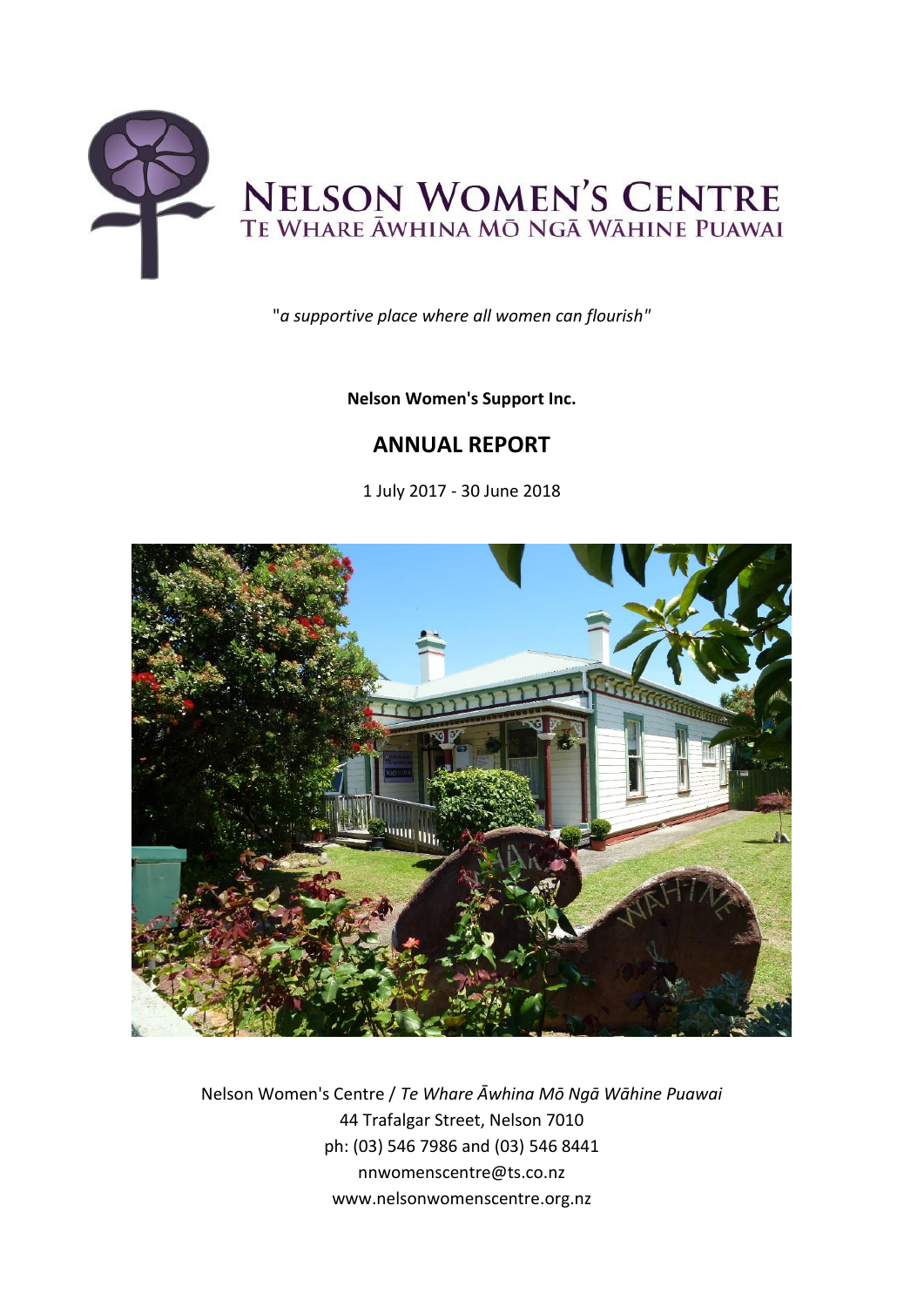## **Introduction**

Tena koutou katoa and welcome to the 2017/18 Nelson Women's Centre Annual Report. 2017 – 18 was a year of consolidation at the Women's Centre. Although several important staff and volunteers sadly departed, our services continued and expanded. One important advance was the employment of a Counselling Coordinator (one day a week) and a training fund for our social workers and counsellors, both made possible by a generous 2 year grant from the Green Gables Fund. Another important achievement was to secure two emergency cabins through Nelson City Council for the use of women who need short term emergency accommodation.

We have appreciated the continuing support of our members during the year and were able to grow our membership significantly. We are now supported by more than 110 paid members.

We want to sincerely thank our funder, donors, members, volunteers and all those contribute in one way or the other to the running of our Centre.

## **Our Purpose**

**Vision:** *"All women are empowered and supported in our community"*

**Mission:** *"To create a place where all women in Nelson Tasman can connect with and access services in a safe and supported environment"*

**We are a registered charity: CC25231** and we are tax-exempt; GST # 63-299-901

## **Our Organisation**

#### **Who we are:**

We are a resource and support centre for all women and their children in the Nelson Tasman region. Nelson Women's Centre is a unique agency as we are a women's only facility in central Nelson. We are very fortunate that we own the property at 44 Trafalgar Street as people know we will always be here for our community. We see all women and the women who come to the centre are validated, heard and treated with respect and dignity in a confidential and safe environment.

Maori women are embraced within the kaupapa of Te Tiriti O Waitangi. We respect women from other countries and are mindful when dealing with different cultures.

## **What we do:**

We take a holistic approach to empowering women and offer a variety of services: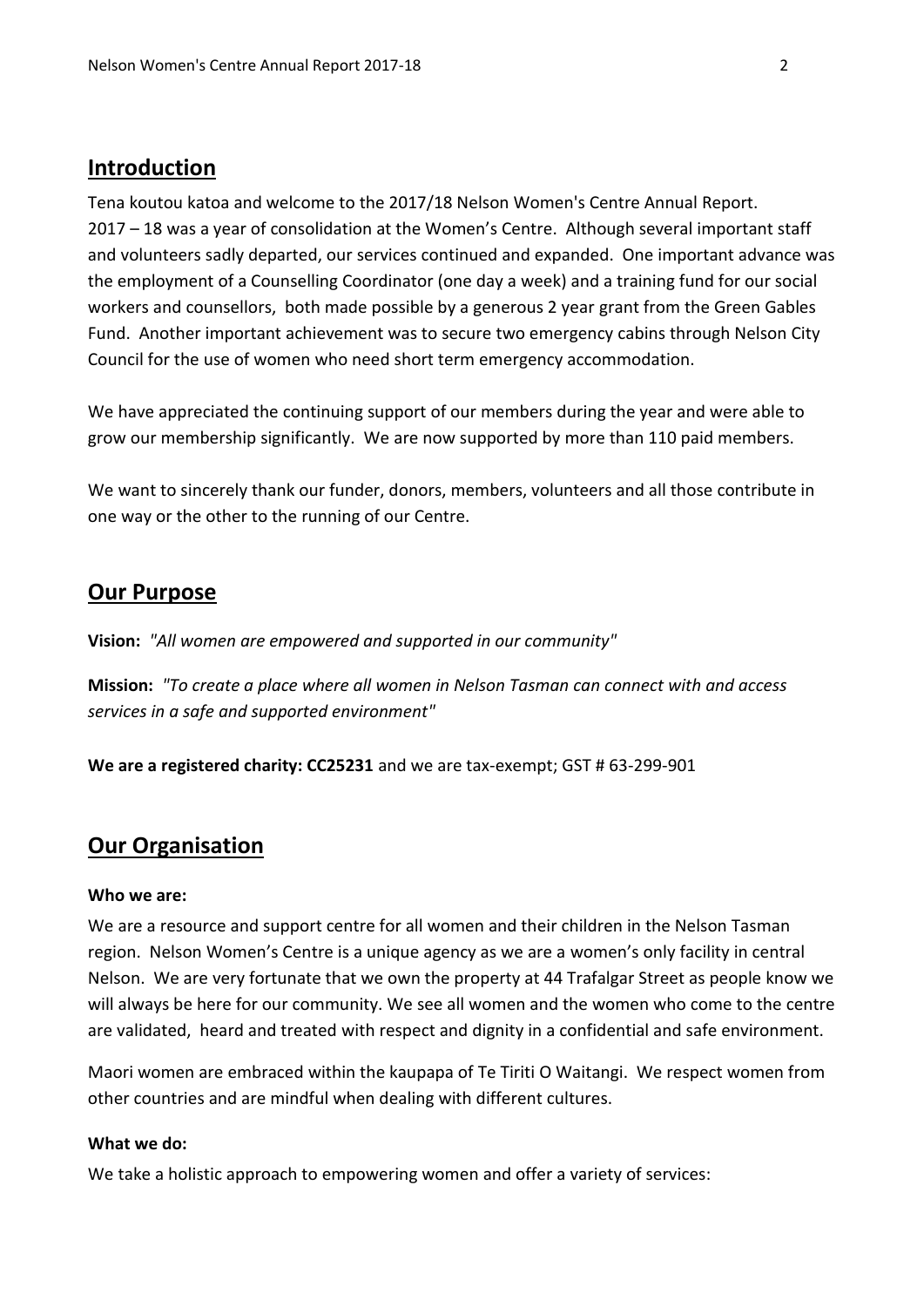**Social Work Support:** Our two Social Workers work with women and families to provide advocacy, information, support with other organisations and advice.

**Counselling:** Our team of trained volunteer Counsellors provide up to 10 donation-based counselling sessions for women.

**Workshops & Education:** We run a programme of Arts & Crafts and Self Development Workshops during the school terms.

**Healing Sessions:** Regular Holistic Pulsing and other body/mind healing sessions are offered by professionals who volunteer their services.

**Op Shop:** We have an Op Shop on the premises where women can find very cheap women's and children's clothes and small household goods.

**Drop in:** We offer a welcoming space for women to have timeout, relax and make connections.

## **Our Relationships**

The Women's Centre is well connected to a variety of Government Agencies, NGOs and private support services.

Through our Social Work Support team we work alongside Nelson Women's Refuge, Stopping Violence Services, Budget Advice, Fifeshire Foundation, Whenua Iti, Nelson Anglican Church, St Vincent De Paul, Salvation Army, Zindel Lawyers, Police, Counsellors for Children, Te Korowai Trust, Te Piki Oranga, Oranga Tamariki and Work & Income. Our social workers collaborate with many agencies who work with the same families recognising that everyone has a role to play in working with families who are in crisis. In particular they collaborate with Ministry of Social Development providing intensive social work interventions for women experiencing difficulties that are affecting the wellbeing of their children.

## **Our People**

*As of 30 June 2018*

## **Women's Centre Patron**

Annette Milligan, a pioneer in women's health, director and founder of INP Medical Clinic.

## **Governing Collective members:**

Elena Meredith - Employment Group Hilary Mitchell - Employment Group Karen Lee Sharon Johnston Chrissy Randall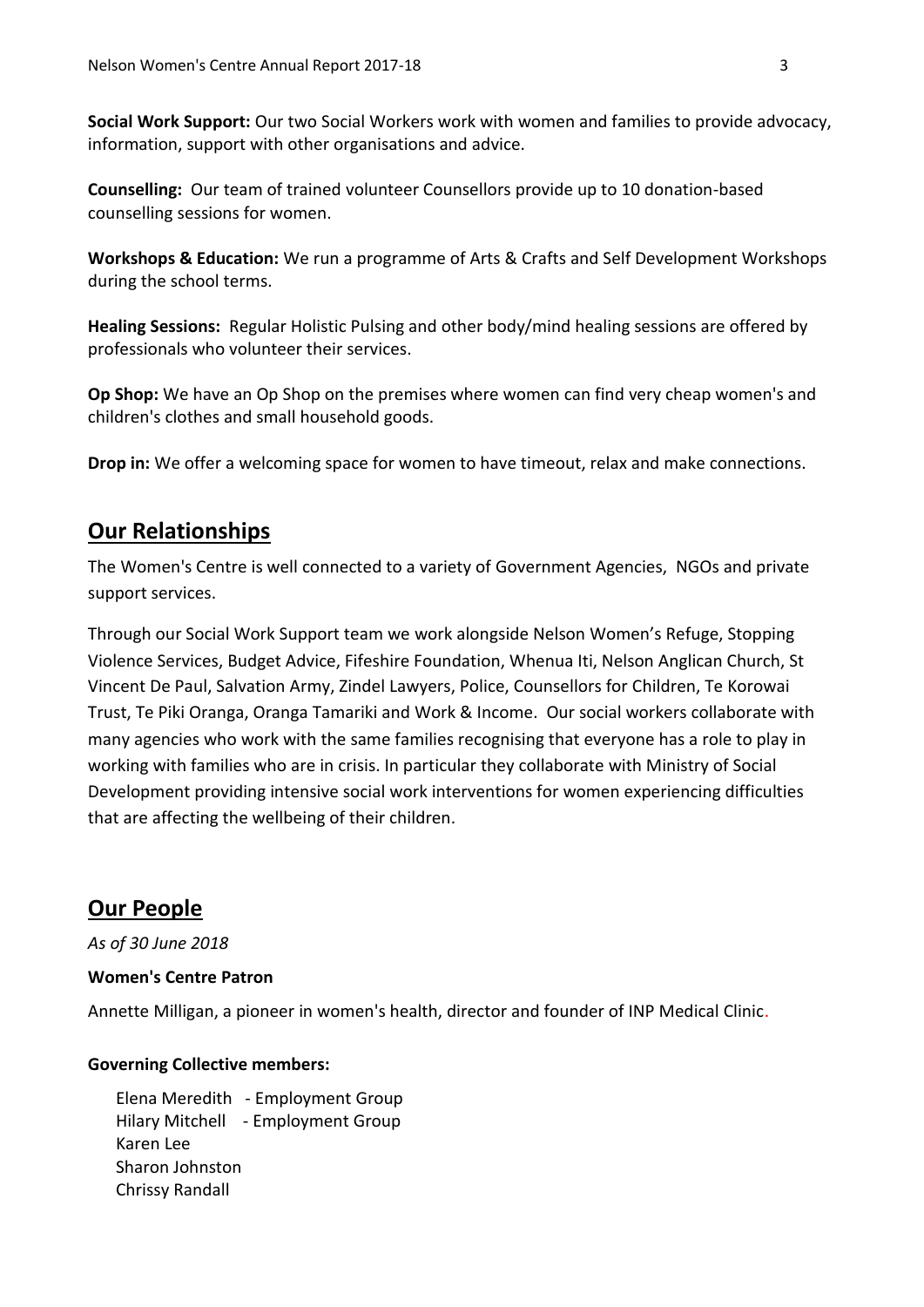Myffie James and Lorellin Syben stood down from their roles on the Governing Collective this year. We thank them for all their contributions of energy and time they have given to the Centre and Women in Nelson. Karen Lee joined in August

### **Staff:**

Britta Hietz - Centre Coordinator Deanne Kilpatrick - Assistant Coordinator Lyn Ginty - Community Social Worker Ruth Halsey - Part-time Social Worker Lisa Ines - Cleaner Gabrielle Syben - Finance Administrator Keri Flood - Counselling Coordinator

Deanne Kilpatrick resigned at the end of 2017 after 19 years of service to the Nelson Women's Centre to take up a full time position. Deanne was an integral part of the Centre and contributed significantly to the Centre and the well-being of many women, 8 years as a volunteer Counsellor and then 11 years as the Assistant Coordinator. Our heartfelt thanks Deanne and we wish her all the best on the next part of their journey. We warmly welcomed Ruth Halsey, who joined our team as Social Worker at the end of 2017.

#### **Volunteer Counsellors:**

Myffie James Nancy Wilson Catriona Searle Keri Flood Louise Trevathan

Two counsellors, Julie Jarr and Alex Sawyers resigned last year and a new counsellor, Louise Trevathan joined the counselling team towards the end of the year.

#### **Healing at the Centre**

Rona Spencer continues to offer Holistic Pulsing sessions every Monday at the Centre, a service she has offered for many years. While Rona took some time out last year, Sue Johnston kindly offered Therapeutic Massage during that time. Te Aroha Know gave hot stone massage to many women for a few months and Patricia Greenhough offered Soul Link™ to release specific trauma for women.

### **Other Volunteers**

Laura Findlay - Communications Adviser Marie Merrilees - Administration Support Sharon Johnston - Op-shop Chie Iibuchi - Gardener

After many years of services to the centre Clancy Hunt retired from her gardening position this year. We thank Clancy for her enthusiasm and dedication to beautifying the centre's garden.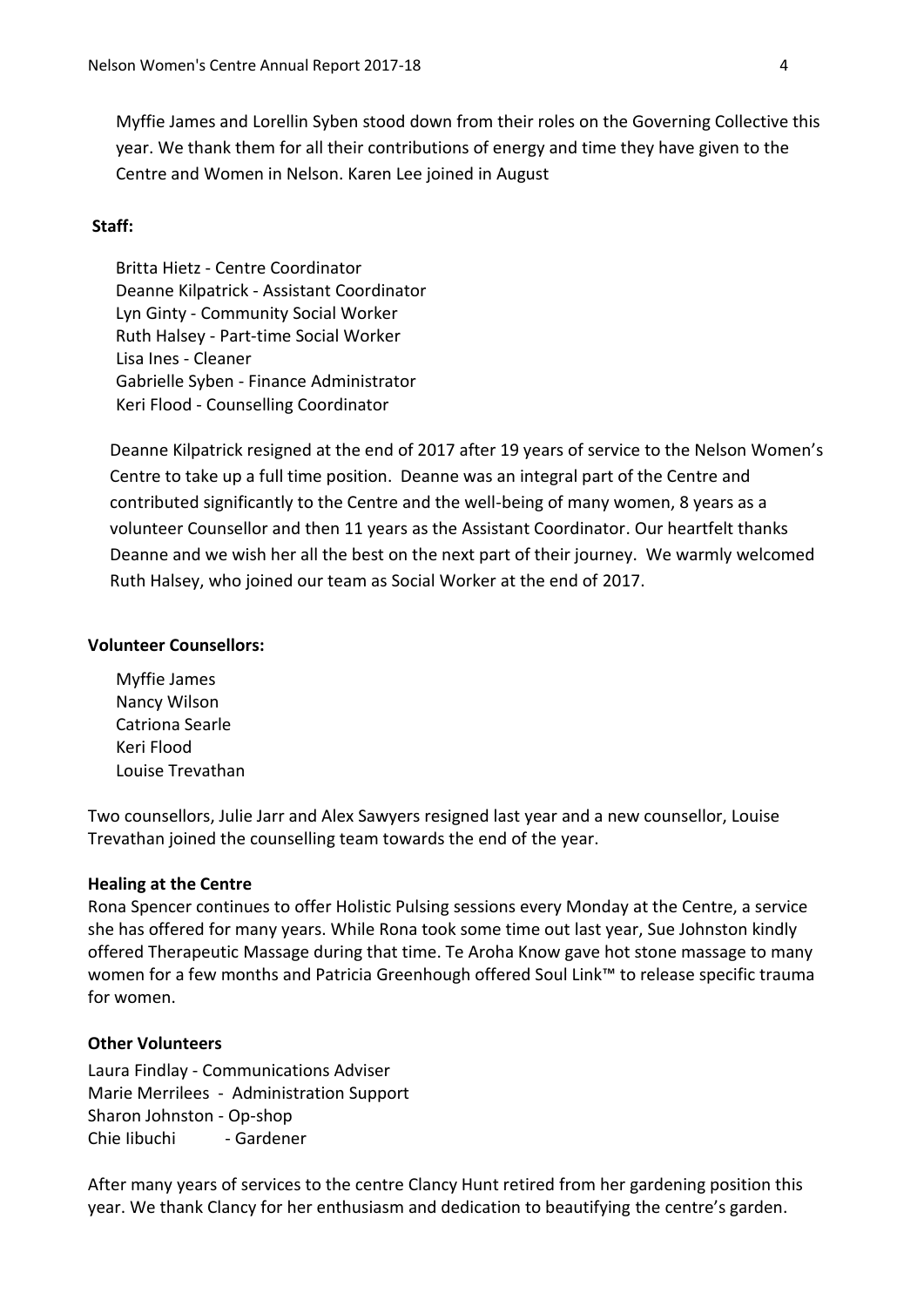Laura Findlay resigned from her position as Communications Adviser due to her workload of working and studying at the same time and Ali Grammer stepped into the role.

The Centre acknowledges the precious time and commitment given by all the volunteers including the Governing Collective who work together for the benefit of women in the Nelson/Tasman area.

## **Highlights**

We held a grand and very successful **Garage Sale and Bookfair** in November 2017. This was achieved by the many volunteers who spent weeks sorting through clothes and items donated, as well as many who helped on the day.

We celebrated **International Women's day** with a breakfast on 8 March to watch a live stream event from Parliament with keynote speaker Helen Clark (hosted by Minister for Women Julie-Anne Genter). Approximately 12-15 women, including Mayor Rachel Reese, attended the event and donations received from the event went to support Pacific women.

Our Centre was awarded a **Champion Award** by Age Concern.

We helped to organise a **Women's Symposium** in October 2017 together with Angel Women's Loan fund, Multicultural Council and other women's organisations.

## **Development Projects and Community Support**

Each year we work to improve the Women's Centre facility in some way. 2017-18 was a great year for improvements at our centre. Through the generosity of our community we were able to improve the services we provide and create a more pleasant environment.

**Transport & Marine** donated a **large shade sail** to cover part of our deck and keep our Counselling Cottage cool during the summer months. This has proved indispensable and has created a great space to sit out and relax.

**Carpets** were donated including the cost for laying them by **the James family** for three of our offices replacing the existing worn out ones. This made a huge difference to the look and feel of these rooms.

Through targeted funds and donations we were able to **insulate the Centre** last winter by having ceiling and underfloor insulation installed by **Absolute Energy**. That in combination with a large lot of firewood donated by **Nelson Forests Ltd** contributed significantly to keeping our centre warm and comfortable for all those who visited the centre.

A weekly delivery of baking from **Good Bitches Baking (GBB),** made with love, to give to women (often with young children) who need that extra kindness is very welcome.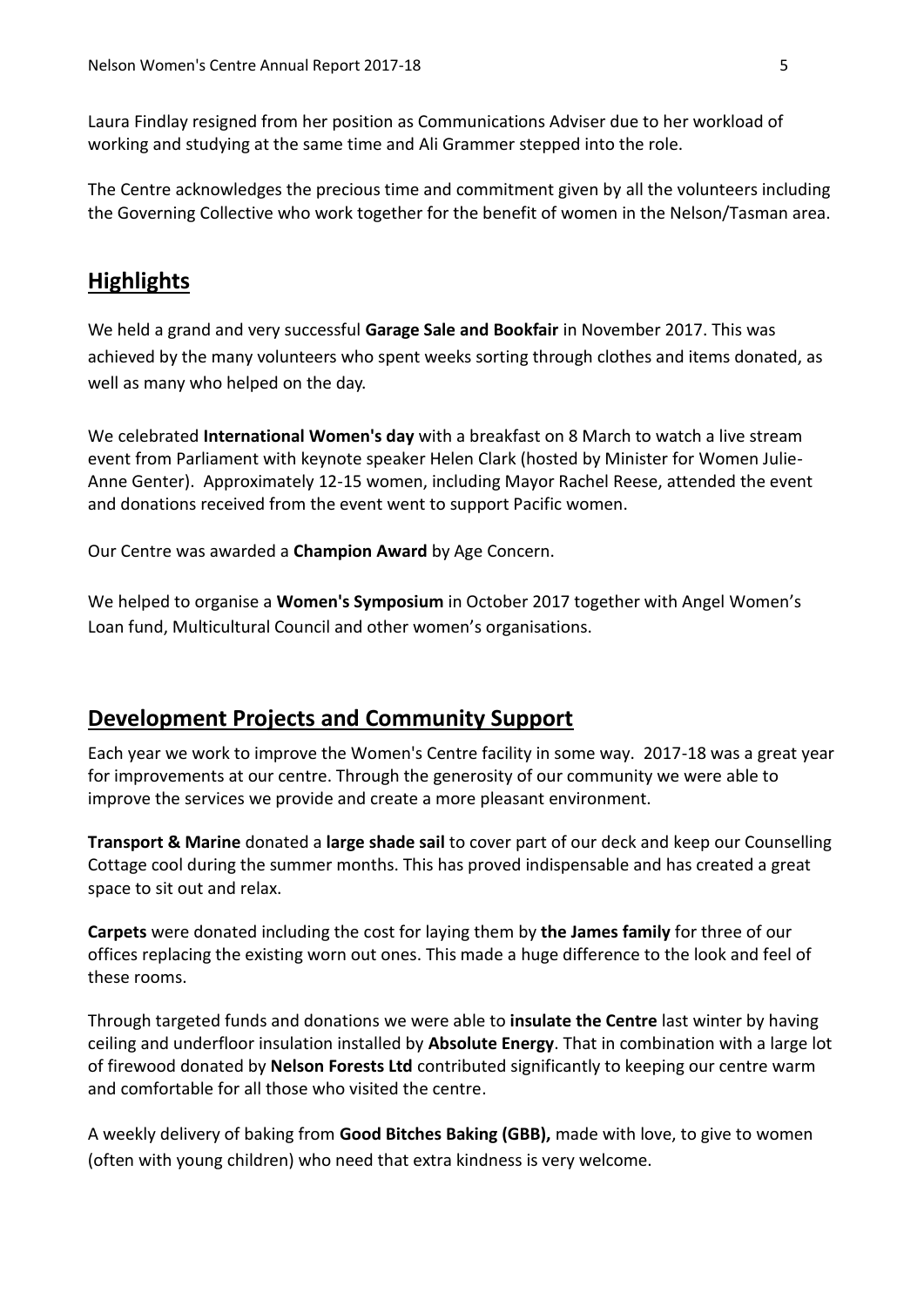A second freezer was donated by **Lonestar Farms** who deliver meat on a regular basis which is given to those in need.

#### **Other Fundraising Events this year included:**

Lynn Crossland from Renaissance Style & Beauty who held a style coaching workshop to raise funds for the Centre and a movie night at the Suter, "The Magic Pill", which highlighted the qualities of food as medicine.

### **Other:**

On 1st February 2018 a **major flooding event** affected Nelson and also our Centre. Our Op-shop and Counselling Cottage sustained some surface damage; luckily our insurance covered the costs of repairs.

In May we made a **submission to Nelson City Council** about the effect of homelessness on women requesting emergency accommodation in Nelson. The Council responded by offering the use of two cabins at the Brook Camp for **emergency accommodation** to be administered by Nelson Women's Centre for women in need of short term stay.

An **Advisory Group** of women from our Community was established to help the Centre clarify its vision, ensure its services are meeting current needs and identify areas where changes or improvements are required. We are very grateful to the wise women who made themselves available for this process.

## **Nelson Women's Centre Services**

Our total *recorded* number of client contacts for this 12-month period was over 3500. This includes almost 2000 general Centre visits, nearly 500 phone calls, email and web enquiries about specific information, as well as social work and counselling client visits.

## **Workshops and Courses:**

#### Pathways to Power:

Each year we have been able to offer two Pathways to Power Courses, skilfully facilitated by Kindra Douglas. Kindra leads an eight-week guided course in exploring one's sense of self and strengths while looking at and reflecting at one's behaviours and beliefs. We thank Kindra for this powerful life-changing course for many women.

#### Workshops:

We run 28 weeks of workshops during four terms throughout the school year. Our wide variety of workshops accomplish many things: they introduce women to creative arts and crafts, help them to learn new skills, enable them to get to know new people, and boost their confidence in many ways. The tutors we engage are dynamic, skilled people who are inspiring to be with. Our workshops also provide many women with an easy introduction to the Women's Centre and encourage them later on as needed, to link with the support groups, social work, advocacy and counselling services offered here. More than **711** women attended **57** workshops in 12 months.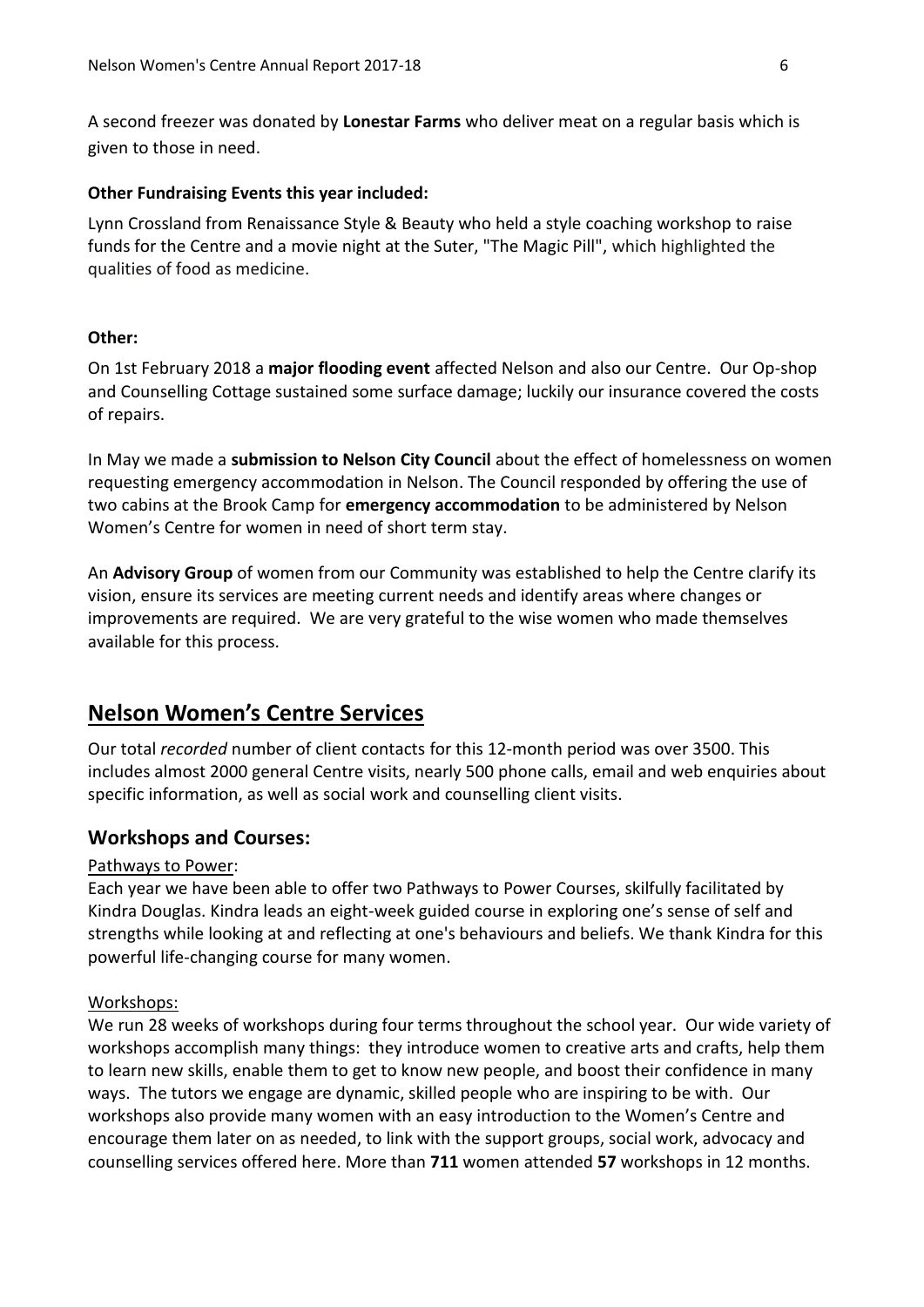Topics in the **Art & Creative** workshops included: ukulele, creative writing, poetry, watercolours, pastels, flower arrangement, acrylics and many more creative pursuits.

A mix of personal development & life skills topics were offered in the **Discovery Afternoon** workshops including: relaxation techniques, meditation, style coaching, life coaching, various cooking workshops, Qigong, kundalini yoga, belly dancing, Feldenkrais®, cycle maintenance and many other practical workshops.

## **Drop-in Centre:**

The drop-in part of our Centre is for any women who want to pop in informally for a cuppa, to browse in our Women's Library, to meet a friend for lunch, to have an informal chat with someone, or just hang out, socialise or hunt for bargains in our Op Shop. There is a consistent flow of donations and sales at the Op Shop, which raised about \$1,500 in the year. These extra funds help cover the daily running costs of the Women's Centre (such as power, internet, printing, milk, tea, rubbish, cleaning supplies, etc). More than **1200** women came for a "time out" or to visit the Op Shop.

## **Health and Wellbeing:**

Women contact the Centre with a variety of physical and mental health issues. Sometimes they are new to town, on a low income or not happy with their current health provider. We refer them to counsellors, GPs or other health services. We maintain a resource list of private counsellors who are full members of NZAC or NZAP. **300** Women contacted us for HEALTH reasons.

We also have skilled volunteers who offer holistic pulsing sessions or vibrational healing for women on low incomes. These services are donation-based and in the past 12 months well over **150 women** received a **healing session** here at the Women's Centre.

## **Income and Housing related issues:**

More than **100** women contacted us for help with Income. We are a contact point for the Angel Women's Loan Fund, who provide no-interest loans up to \$1200 for women to help with training/education or to help develop a small business. We continue to get many requests for help with benefits and often link people with BUWT (Beneficiaries and Unwaged Workers Trust), CAP (Christians Against Poverty), Nelson Budget Service, and the Fifeshire Foundation (for grants in cases of domestic hardship). Also, due to ongoing tough times, many people come to the Women's Centre seeking food. We almost always have surplus bread, meat and fish to give away to individuals and families in need.

We are immensely grateful for regular food donations from **Lonestar Farms** (meat and donation of an extra freezer this year) and **Sealord** (fish) as well as ongoing food donations from **NCW**  (National Council for Women) members and weekly baking from many women through **GBB** (Good Bitches Baking)**.** 

An additional **64** homeless women requested help with Housing issues. This included emergency housing and finding affordable rentals. We are now able to help with rooms at Franklyn Village for those needing short term emergency housing and we provide information on where and how to look for housing and link women with the Salvation Army for skilled advocacy on accommodation issues. We are also able to accommodate homeless women in emergency cabins that were negotiated with Nelson City Council.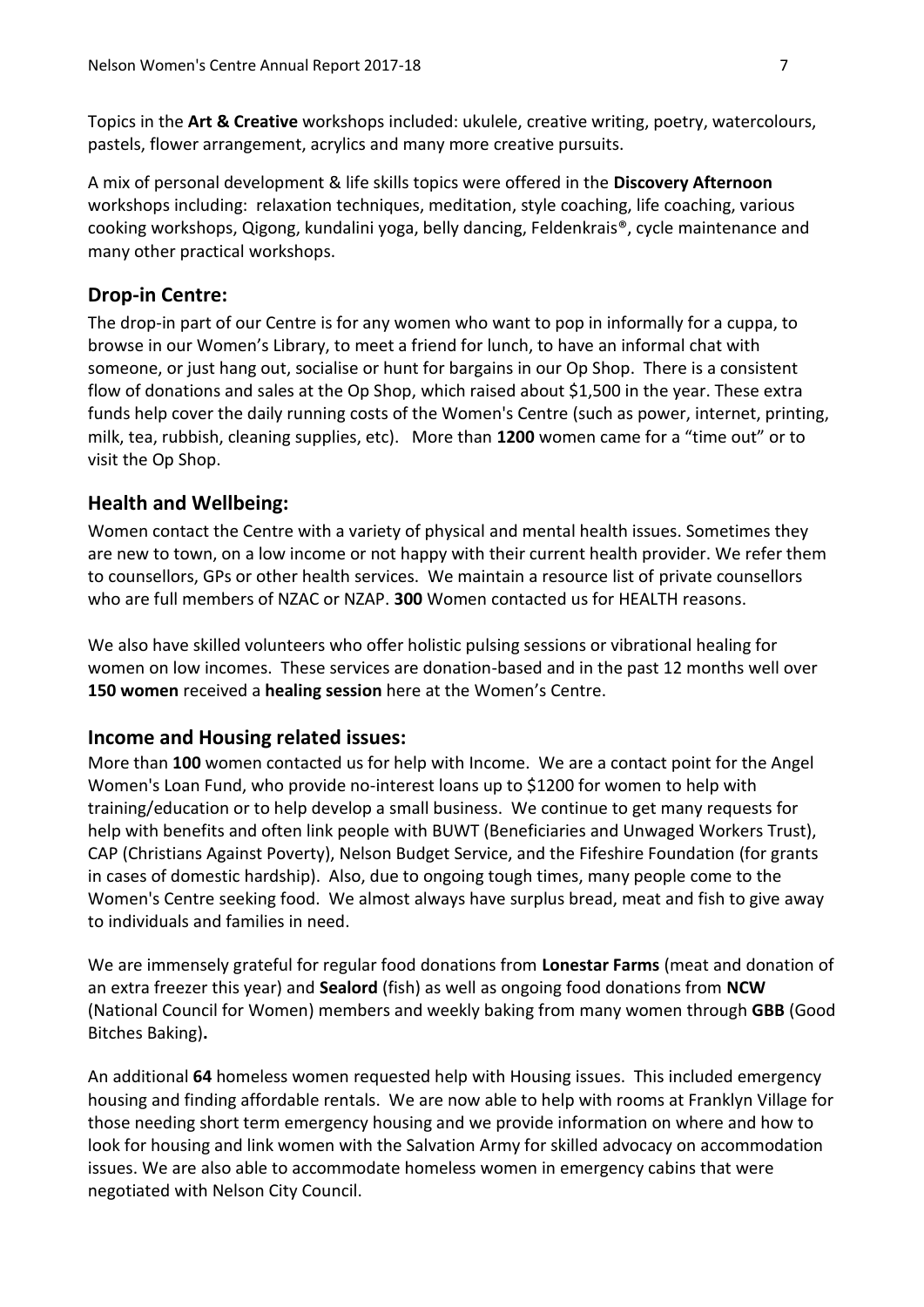## **Social Work Services:**

We have two Social Workers at the Centre. Lyn Ginty is full-time whilst Ruth Halsey works parttime; Ruth also works part-time for Nelson Women's Refuge. Lyn has full registration with the Social Workers Registration Board. Both hold current membership with Aotearoa New Zealand Association of Social Workers. They both have a clear understanding of new legislation for children "Vulnerable Children's Act 2014" that is driving the safety and care of New Zealand children. This is an employment requirement for both positions within our agency. Both social workers are very experienced and respected within the community, with reputations for being honest and trustworthy. Lyn can Whakapapa back to her Nga Puhi roots from the top of the North Island. Her whanau come from Kaitaia, Awanui, Morewa. Lyn has the ability to engage with Maori whanau firstly by connection through Whakapapa and being part of the local Maori community.

### **Referral System:**

Referrals are made by local agencies, local professionals, schools, government departments, friends, family and self. Women either self-refer via our website, by calling or walk in off the street at times needing urgent attention. Most of the time we are able to see them immediately.

#### **Working in collaboration with agencies***:*

Today many organizations work with the same families, recognising that everyone has a role to play in working with families who are in crisis. Sometimes we work with generations of the same whanau. We see the impact of smoking and how this affects the whanau as a whole financially and health wise. We see generational violence, crime, drugs and alcohol abuse within family systems that have long lasting and devastating affect for women and children. The resources and services of all agencies can make a difference.

In the last year our social workers worked with **1077** women and **144** children. Of those **522** were women they worked with intensely on an ongoing basis; **525** women were one-off clients that needed brief interventions or where referred and **30** Intensive Families that met our requirements for Ministry of Social Development contract for this period, these are families where children's wellbeing and safety is at risk. The 144 children are connected to the families that are recorded above.

## **Counselling Service:**

During this period Keri Flood was appointed to the role of Counselling Coordinator. During the year we had six qualified volunteer counsellors who provided up to 10 free counselling sessions to woman over age 17 with room for negotiation if the client requires one or more extra sessions. Our social workers assess women who request counselling, and if necessary will "hold" these clients until they are able to be seen by a counsellor (usually within 2-3 weeks). One of the aims for our counsellors is to attain their personal hours for registration. The centre supports their journey and pays for each counsellor's external supervision.

The Centre's counselling services are financially supported by donation from clients, COGS, Rata Foundation, NZ Lotteries grants board and the Green Gables Fund. Our volunteer counsellors give their time graciously and humbly to benefit our community. In the past twelve months they worked with **79** women providing **365** voluntary counselling hours. Thank you to Myffie, Keri, Catriona, Nancy, Louise, and Donna for your dedication to the centre.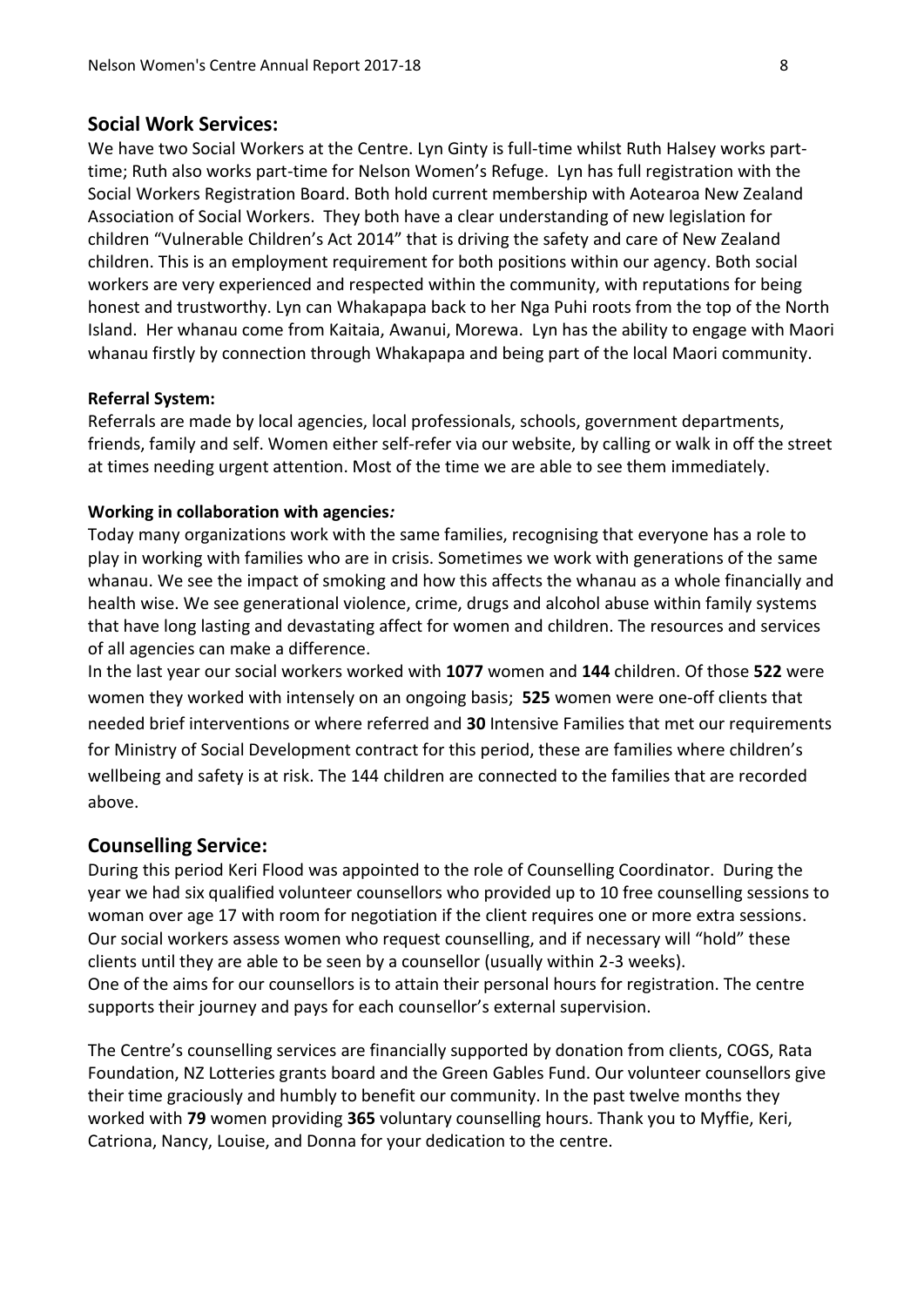# **Trends seen throughout the year**

#### **Homelessness:**

The centre is a haven for many women who find themselves homeless. We offer free internet, access to computers to find accommodation or employment, a place to rest, food, and laundry and shower facilities. The reasons for homelessness that we see are: relationship breakup, racial prejudice, youth prejudice, history of bad credit, mental health, domestic violence, loss of income, lack of affordable housing, families with pets, gang affiliation, transient people moving into the area.

We also work with women who find themselves homeless due to their mental health, social isolation, whānau isolation, addictions, and unhealthy partner relationships. We work in close collaboration with Work and Income to ensure these women are housed.

Nelson Women's Centre submitted to the annual plan requesting council assistance for emergency shelter for women to address a need that many agencies in Nelson are facing (Women's Centre submission to the Annual Plan 18830-1). In response, Nelson City Council offered us the use of two cabins at the Brook Camp to use for short term emergency accommodation.

#### **Domestic violence/Protection Orders:**

We work alongside women and children who have survived abusive relationships. We work alongside agencies such as Nelson Women's Refuge, Stopping Violence Services, Barnardo's, Family Works, Te Piki Oranga, Oranga Tamariki and legal firms. Our agency offers support such as: applying for Protection Orders, support in court, advocacy to other services, and ongoing support and education. Children are always a main concern as we have found children need wrap around services for them as they deal with the impact of living in family violence.

#### **Poverty - Single Parents - Young Mothers:**

We have found we deal with many families on different levels. Single mothers find it very difficult to make ends meet mainly due to being alone and supporting the family on a single income. Rental properties in Nelson take up two thirds of income, and many families that we work with have just over one hundred dollars per week to buy food for a family of four. We can offer those families meat donated from Lonestar Farms who keep two large freezers full for us to distribute to our families. We often see women who have children and a working partner who struggle with mortgage commitments and the rising cost of living while wages stay the same. We are supported by Work and Income, St Vincent De Pauls, Fifeshire Foundation, Kai Rescue, Lonestar Farms, Salvation Army, Fifeshire Foundation and Nelson Womens Refuge for clothing. Young mothers pregnant or with a child are referred by the Young Parent School, often for counselling to do with historical and present issues.

#### **Whānau Isolation:**

There are a lot of isolated families in Nelson. Our four main groups are, Māori, European, Asian, and older women. We have seen the migration of many Māori whānau who have come down from the North Island to begin a new life. They leave behind supports, whānau, and a life where they belonged. Their struggle is often establishing new connections and services where they feel comfortable. Our social worker who is of Māori descent understands many of the tensions and struggle that these families face and can work positively with whānau. European women that we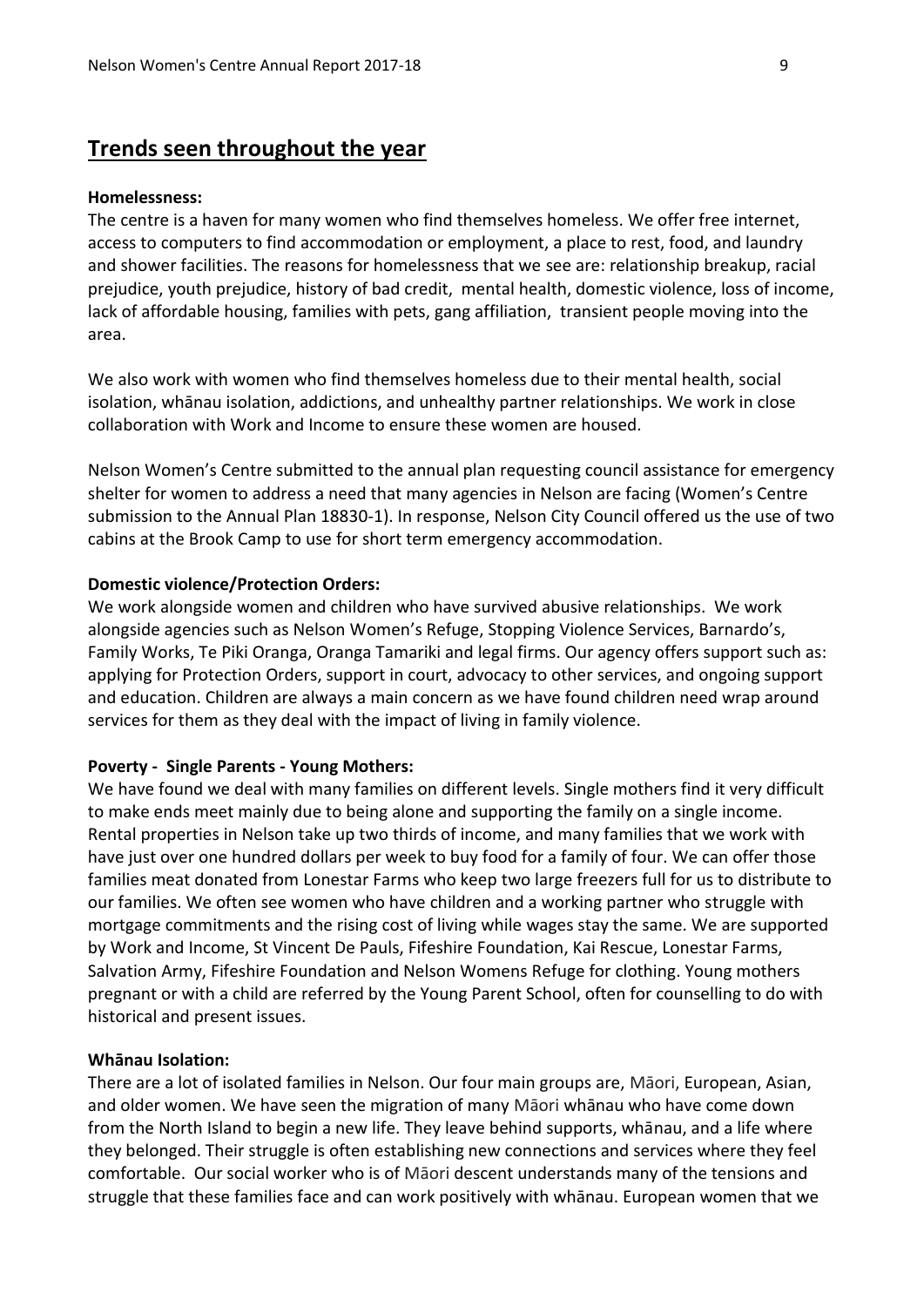see are often women who have married New Zealand men and had families, then find they are parenting alone but are unable to take their children home to visit or live with their families overseas.

Young Asian woman who have come to New Zealand with refugee status are often affected by isolation from their parents. These young women are sent out with a sibling to re-establish a new life in New Zealand. They like to come and sit amongst other women at the Centre and talk. They do not tend to use our counselling service as they have relationships within their own community where they can access support from the older women.

## **Counselling Whānau:**

To work successfully with families we have found working with the whole whānau has the most positive result. We will refer children who have witnessed violence in the home or who suffer from other issues that need addressing, to agencies who specifically deal with young children and teens. The women can be seen by our own counselling service or a counsellor of their choice. We have information for those women who ask where their partners can also seek counselling and help. We often refer to The Male Room.

## **Strengthening Families Meetings:**

As an organisation we have been the lead agency. Our social workers meet with whānau and other community agencies that help to empower the client/s to improve their life. This is often achieved by informing the client of help available, e.g. education, health, finance, programmes, counselling services, schools, holiday programmes, mental health services, and government agencies. Many families who work hard to make change are known to thrive after this type of intervention and appreciate the resources, support and advocacy that enabled them as a family to work in a more meaningful way.

## **Care and Protection:**

We worked with nine families that had been referred to us either through other agencies or directly from Oranga Tamariki.

## **Gang Affiliation:**

We see women who removed themselves many years ago from gang life and moved to Nelson for a new start. They have been part of the Centre for many years. It is unfortunate for them that their whānau are still gang members and have moved into Nelson.

We thank our **Governing Collective** for all their support throughout the year. They are dedicated volunteers who spend many hours working tirelessly to hold and develop the Centre so it can best support women in Nelson. Thanks also to our external supervisors and all the women who contribute to making our centre a happy safe place for women and children.

in sisterhood

Britta Hietz **Lyn Ginty** Women's Centre Coordinator Community Social Worker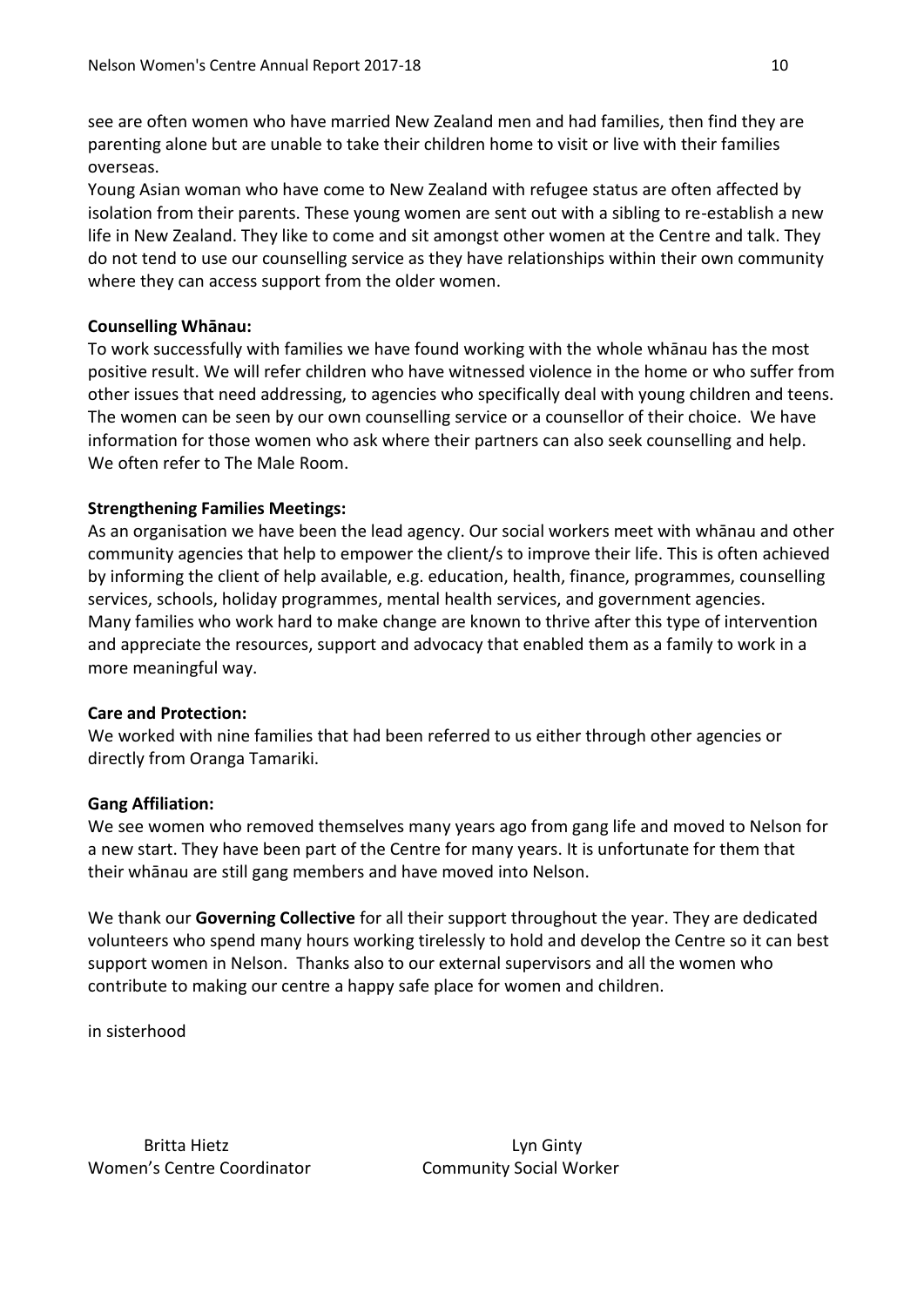# **Financial Summary:**

Nelson Women's Support has a diverse mix of funding sources. We have a social work contract with the Ministry of Social Development and we appreciate the ongoing support of NZ Lotteries, Rata Foundation, COGS, Frimley Foundation, Nelson City Council, RG & EF MacDonald Trust, Lion Foundation, Nelson Bays Community Foundation and NZ Community Trust.

This is the second year that we received a significant donation of \$11,400 from Green Gables Trust of St John's in the City to support our Volunteer Counselling services and some staff training. We also greatly appreciate the donations from ANZ Staff Foundation, Arts Council (Creative Communities Fund) and individuals and the community support for our fundraising events.

## **Financial Statements:**

NWS *Net Surplus* is \$5,475

Our policy is to allocate large grants that are not received at the beginning of the financial year on a monthly basis. (The grant is divided into 12 and put to income in monthly instalments). The effect on this year's financial statements is detailed in the following table.

| Carried Forward<br><b>Balance</b><br>Received<br>Grant<br>Year<br>35,000<br>23,333<br>35,000<br>23,333<br>NZ Lotteries<br>10,417<br>30,000<br>25,417<br>Rata Foundation<br>15,000<br>Greengables Fund<br>10,267<br>11,200<br>11,200<br>10,267<br>1,000<br><b>ANZ Funds</b><br>1,000<br>Arts Council Fund<br>1,000<br>1,000<br>44,017<br>78,200<br>50,600<br>71,617 | Opening | Total | Used in |  |
|--------------------------------------------------------------------------------------------------------------------------------------------------------------------------------------------------------------------------------------------------------------------------------------------------------------------------------------------------------------------|---------|-------|---------|--|
|                                                                                                                                                                                                                                                                                                                                                                    |         |       |         |  |
|                                                                                                                                                                                                                                                                                                                                                                    |         |       |         |  |
|                                                                                                                                                                                                                                                                                                                                                                    |         |       |         |  |
|                                                                                                                                                                                                                                                                                                                                                                    |         |       |         |  |
|                                                                                                                                                                                                                                                                                                                                                                    |         |       |         |  |
|                                                                                                                                                                                                                                                                                                                                                                    |         |       |         |  |
|                                                                                                                                                                                                                                                                                                                                                                    |         |       |         |  |

Opening Balance: this is the amount of last years' grant that had not been used at the start of the year

Total Received: This is the actual funds received during the year

Used in the year: This is the amount of the grant from last year and this year that has been used in the year and is recorded in our financial statements as income.

Carried Forward: The balance of the current year grant that have not been used. This is recorded in our financial statements as a liability. (That is we would have to pay it back if we stopped all operations at 30 June 2018)

At 30 June 2018 we had \$44,416 in the bank and \$77,553 in term deposits a total of \$121,969